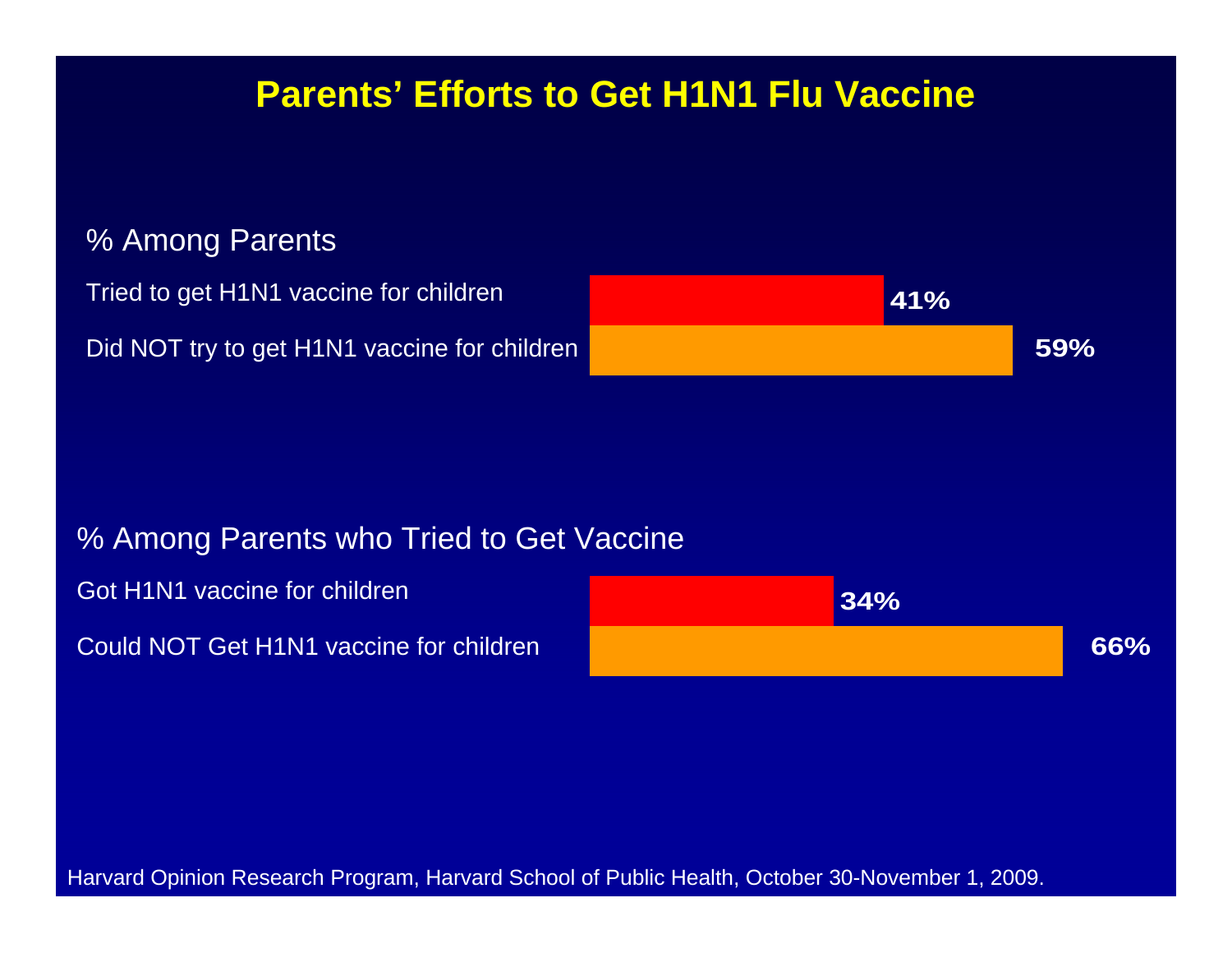## **High Priority Adults'\* Efforts to Get H1N1 Flu Vaccine**

#### % Among High Priority Adults

Tried to get H1N1 vaccine Did NOT try to get H1N1 vaccine



#### % Among High Priority Adults who Tried to Get Vaccine



\*High priority adults include: pregnant women, health care or emergency health personnel, adults who live with/care for child <6 months of age, adults with health conditions associated with higher risk of medical complications from influenza – e.g., asthma or heart disease

Harvard Opinion Research Program, Harvard School of Public Health, October 30-November 1, 2009.